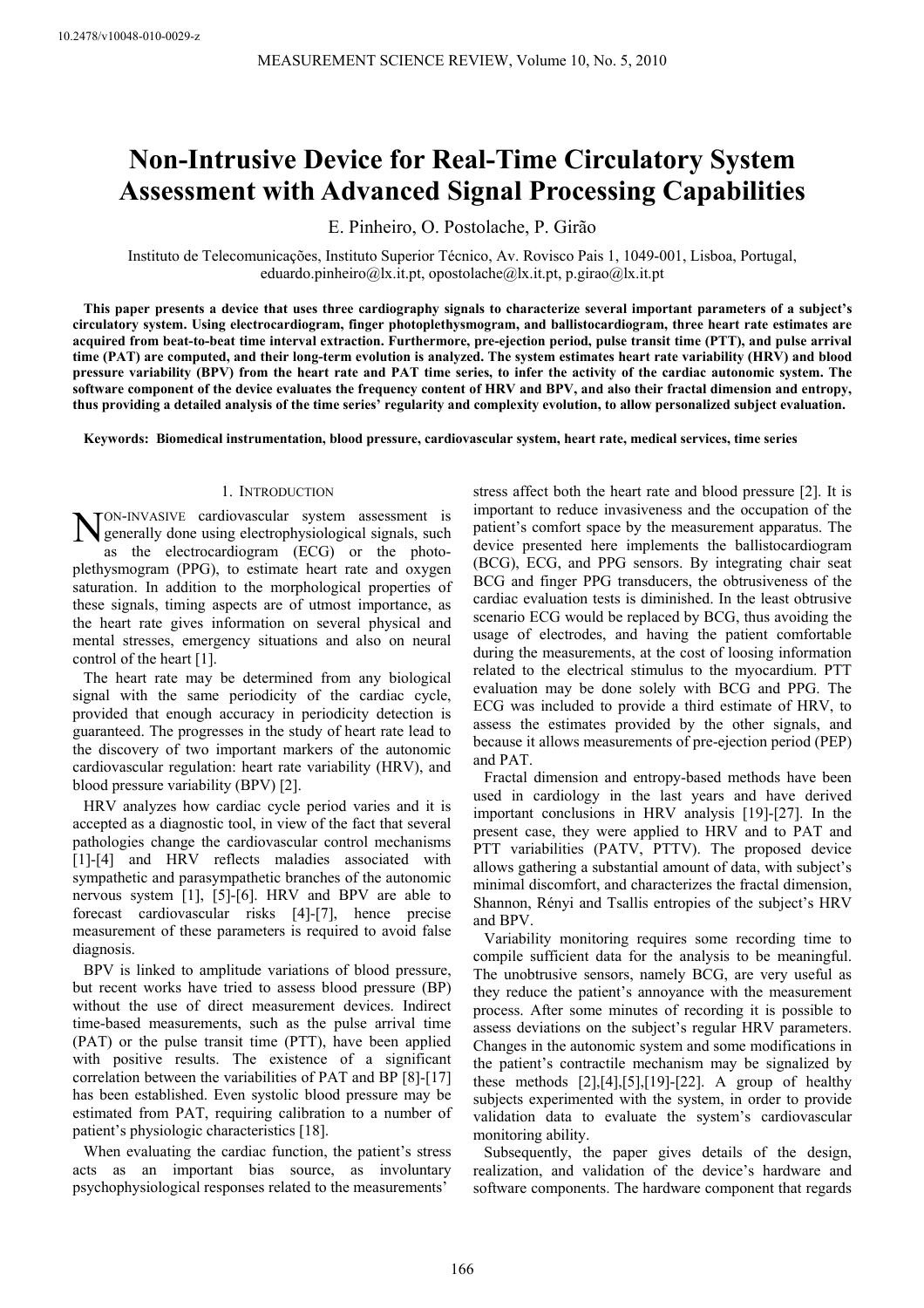the sensors and signal conditioning circuitry acquiring BCG, ECG, and PPG, is presented in section 3. The software component that regards the device capabilities to interact with the user and to analyze the gathered data, is presented in section 4. The results validating the device based on a healthy test group, the discussion of the results, and the respective conclusions compose sections 5 and 6 of the paper.

## 2. DEFINING CONCEPTS

#### *A. Cardiovascular delays*

The time difference between the ECG R-wave and the PPG foot is usually named pulse arrival time. This delay is also referred to in literature as pulse wave transit time, pulse wave delay or also pulse wave velocity, [9]-[14]. Recent literature reports the existence of a significant correlation between PATV and BPV [8]-[17], showing, in particular, that the most relevant correlation is obtained when defining PAT as the R-wave to PPG foot delay [11]. Accordingly, the measurement of PAT under this definition will improve the characterization of the patient's cardiovascular status.

Although being used in current applications to estimate BP  $[12]$ , $[16]$ , $[18]$ , the exactness of PAT application for this purpose is argued [28],[29]. A subject-dependent BP-PAT relation, (1), has been presented earlier [18]. Using it, the device may obtain not only BPV but also systolic BP, SBP, though being unable to estimate diastolic BP. The constants *b* and *k* are obtained by calibration, *L* is the length of each subject's right arm, and *d* is the density of the subject's blood (e.g.  $78 \text{ cm}$  and  $1060 \text{ kg/m}^3$ ).

$$
SBP = \frac{1}{b} \ln \left( \frac{L^2 db}{\left( PAT - k \right)^2} - 1 \right) \tag{1}
$$



Fig.1. The three signals acquired by the system, with the most important parameters marked.

The PEP is the duration of electro-mechanical delay plus the isovolumetric ventricle contraction up to the aortic valve opening and it is a variable additive delay, which changes rapidly in response to stress, emotion and physical effort [30]. The use of PAT instead of PTT improves the correlation with systolic BP [31]. The use of PTT is justified by the unobtrusiveness of its acquisition. PAT is better in isolating the effects of administration of different vasoactive drugs [31], and also when inducing physical stress in normal subjects [30]. In spite of this shortcoming, it is profitable to measure PTT using BCG and PPG, as it will not induce stress in the subject and it will still be possible to estimate SBP. To evaluate PEP or PAT the ECG must be acquired, while PTT measurement only requires unobtrusive measurements.

Our recent work underline the relation between PAT and PTT, for a group of healthy subjects, using the I valley of the BCG as reference for PTT evaluation [17]. Fig.1 shows 2 seconds of BCG, ECG and PPG acquired with the developed device, where the synchronism of the most prominent waves of each signal is evident.

Since the I valley of the BCG marks the start of ejection, being related to the acceleration of blood into the pulmonary artery and ascending arch of the aorta [32], it is appropriate for dividing the PAT into the PEP and the PTT components. This enables a more detailed analysis on the subject's condition by discriminating the purely vascular component, PTT, from the ejection delay component, PEP.

It is of particular interest to analyze the long-term evolution of the parameters gathered. To express in detail information on the evolution of the cardiovascular parameters, several information measures are taken.

# *B. Fractal and complexity measures*

Fractal dimension analysis of an HRV time series has been presented as an effective measurement of autonomic nervous system response [20]-[21]. The fractal dimension computed by the device is the Minkowski-Boulingand dimension.

For HRV, a fractal set, with Minkowski-Boulingand dimension  $D_{MB}$  and area  $A(r)$  traced by a circle of radius  $r$ along the fractal, allows to write  $\frac{A(r)}{2} = kr^{1-D_{MB}}$ *r*  $\frac{A(r)}{2} = kr^{1-1}$  $\frac{2V}{2r} = kr^{1-D_{MB}}$ , therefore conducing to the limit presented in (2), formal definition of the Minkowski-Bouligand dimension [33].

$$
D_{MB} = \lim_{r \to 0} \frac{\log A(r)}{\log(1/r)} + 2
$$
 (2)

$$
D_{HB} = \lim_{l \to 0} \frac{\log N(l)}{\log(l/l)}
$$
(3)

The preceding formulation of Minkowski-Bouligand dimension is remindful of the Hausdorff-Besicovitch dimension definition (3), with *A(r)*, the area of the circle with radius *r*, replacing *N(l)* the number of line segments with length *l*, needed to cover the curve. These dimensions have a tight relation, and their values coincide for a number of known cases, but Minkowski-Bouligand dimension is easily computed.

The calculation of (2) was implemented in MATLAB and the script was embedded in the software. The Minkowski-Boulingand dimension is computed when new values of the HRV and BPV time series are available. For instance in Fig.4, the fractal dimension of the HRV time series obtained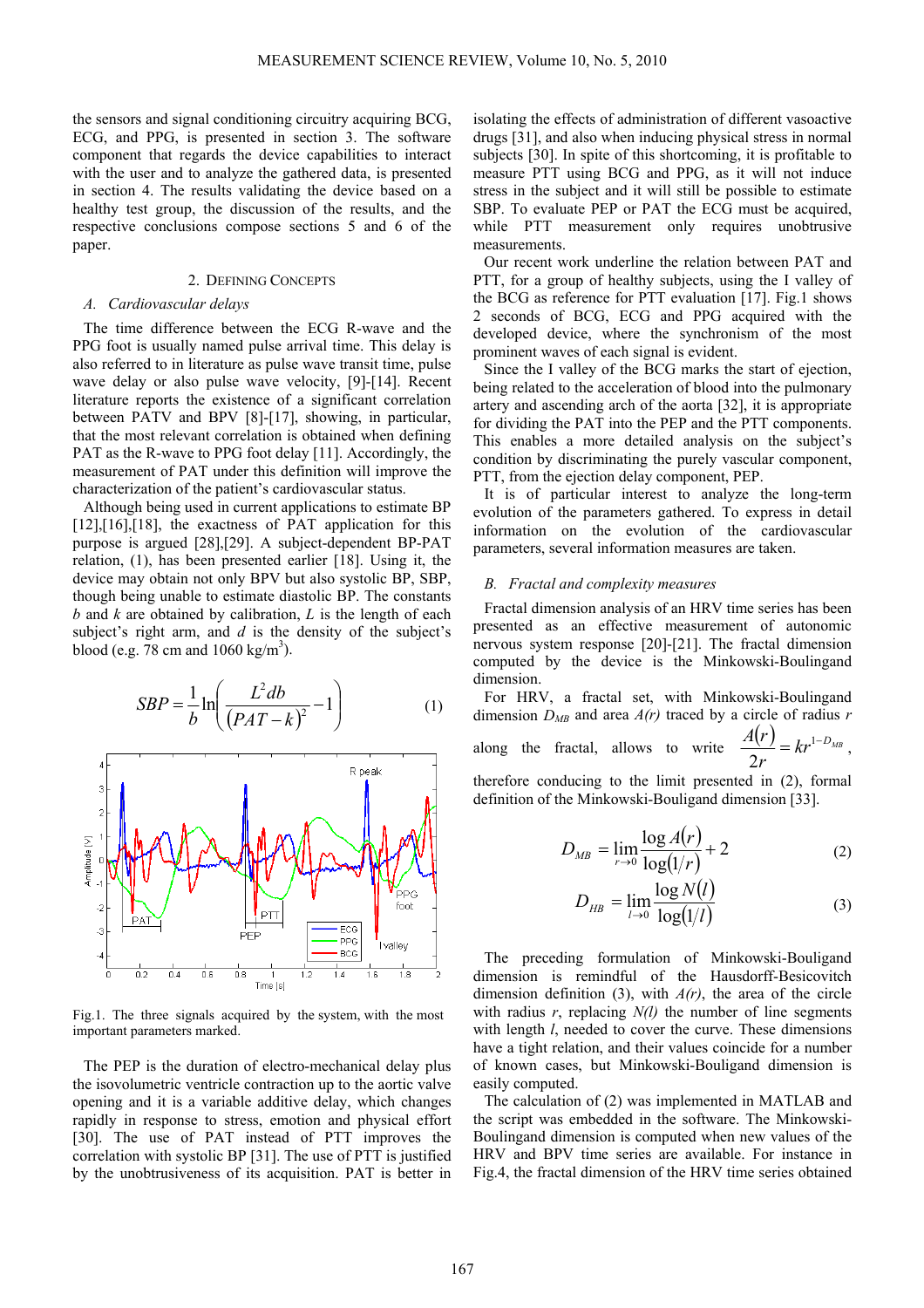from the ECG is the only one being computed, but when PPG is visible, the respective HRV series is analyzed. However, it should be noticed that the fractal dimension is only significant when a large number of heart rate values is available, justifying the interest in having unobtrusive sensors in the device.

From the information theory point of view, entropy is a measure of order in dynamical systems, a statistical complexity measurement [27]. Entropy-based techniques are routinely employed in analysis of medical data, namely cardiovascular time-series. In this case, the heart and the circulatory system that compose the dynamical system were scrutinized. Three distinct entropies were implemented, Shannon (4), Tsallis (5) and Rényi (6), given their distinct properties.

$$
S_{S}[P] = -\sum_{j=1}^{N} p_{j} \ln p_{j} \tag{4}
$$

$$
S_T(q, [P]) = \frac{1}{q-1} \sum_{j=1}^{N} [p_j - p_j^q]
$$
 (5)

$$
S_R(\alpha, [P]) = \frac{1}{1 - \alpha} \ln \left[ \sum_{j=1}^N p_j^{\alpha} \right]
$$
 (6)

 ${P} \equiv \{p_1,..., p_N\}$  is the time series in consideration, *q* is the entropic index, and  $\alpha$  the entropy order. Taking the limit *α*→1, Rényi entropy coincides with Shannon entropy. The limit *q*→1 leads Tsallis entropy to coincide with the Shannon-Boltzmann-Gibbs entropy [24]. For the analysis of shorter and noisy time series, the Kolmogorov-Sinai entropy may be used to estimate the mean rate of creation of information [34]. With wide use in physiology and medicine, approximate entropy [35], and a modified algorithm, sample entropy [36], have been proposed.

Having some advantages, approximate and sample entropy, however, assign higher entropy to some pathologic time series that represent less complex dynamics than to time series derived from healthy cardiovascular dynamics [37]. Therefore, as the device is able to obtain long recordings, the entropies defined in (4), (5), and (6) were implemented instead. HRV is assessed by the use of three signals. PATV, PTTV, and PEPV are assessed by the measures (4)-(6). These computations diminish the uncertainty of the entropy estimation, and provide an accurate description of the cardiovascular system status. All these entropies are computed swiftly in real-time and calculated whenever the time series is updated.

#### 3. DEVICE OVERVIEW - HARDWARE

The device hardware is composed of the respective sensors, with dedicated conditioning circuits, a multifunction data acquisition board (DAQ), NI 6024E, and a laptop PC which implements the data processing algorithms necessary to investigate the cardiovascular parameters. The sampling frequency used was 1.5 kHz so the digitalization will not affect the PATV correlation with BPV, as this sampling rate allows peak detection with an appropriate resolution [1]-[2].



Fig.2. BCG, ECG and PPG measurement system (PGAi – programmable gain amplifiers, BCG-F – ballistocardiogram signal filter, PPG-F – plethysmography filter, ECG-F- electrocardiogram filter).

To acquire the BCG, an electromechanical film (EMFi) sensor was placed under the seat of a normal office chair, while the ECG was acquired using three chest leads and the PPG by evaluating index finger absorption of red light [8]. Fig.2 depicts the system.

## *A. Ballistocardiogram*

The BCG acquisition is based on the unnoticeable implementation of an electromechanical film sensor (EMFIT L-series) inside an office chair's seat. The transducer is composed of exterior homogeneous surface layers having in its interior a number of thin polypropylene layers with air voids [38], generating a scarce electric charge variation at the sensors' electrodes.

The BCG signal is obtained connecting the EMFi output to a low-noise and high input impedance charge amplifier scheme based on a low-noise  $(50 \text{ nV} \text{Hz}^{-1/2})$ , at 10 Hz), high input impedance  $(10^{12} \Omega \parallel 8 \text{ pF})$  TLC2274 operational amplifier. The charge amplifier gain is controlled by a 50 kΩ X9C503 digital potentiometer. In addition to the amplification stage, analog filtering is also implemented using an active  $2<sup>nd</sup>$  order 150 Hz Butterworth low-pass filter to prevent aliasing, and a 0.05 Hz high pass filter of the same characteristics, to remove any trace of dc component. This cut-off frequency, whilst diminishing power line interference and high frequency noise, does not interfere with the signal's frequencies [39]. The BCG signal conditioning circuitry is connected to the analog input AI0 of the data acquisition board and is sampled at 1.5 kHz. After being acquired, the BCG is subject to a Kaiser window, with beta 0.5, FIR notch filter in order to obtain a clearer signal. The systolic and diastolic waves of the BCG are visible, as well as a prominent I valley, see Fig.1.

An adaptive peak detector was built using LabVIEW peak detection functions [8], capable of adapting itself to the patient's peak amplitude and using spline interpolation, to determine the I valley position in the BCG signal. The heart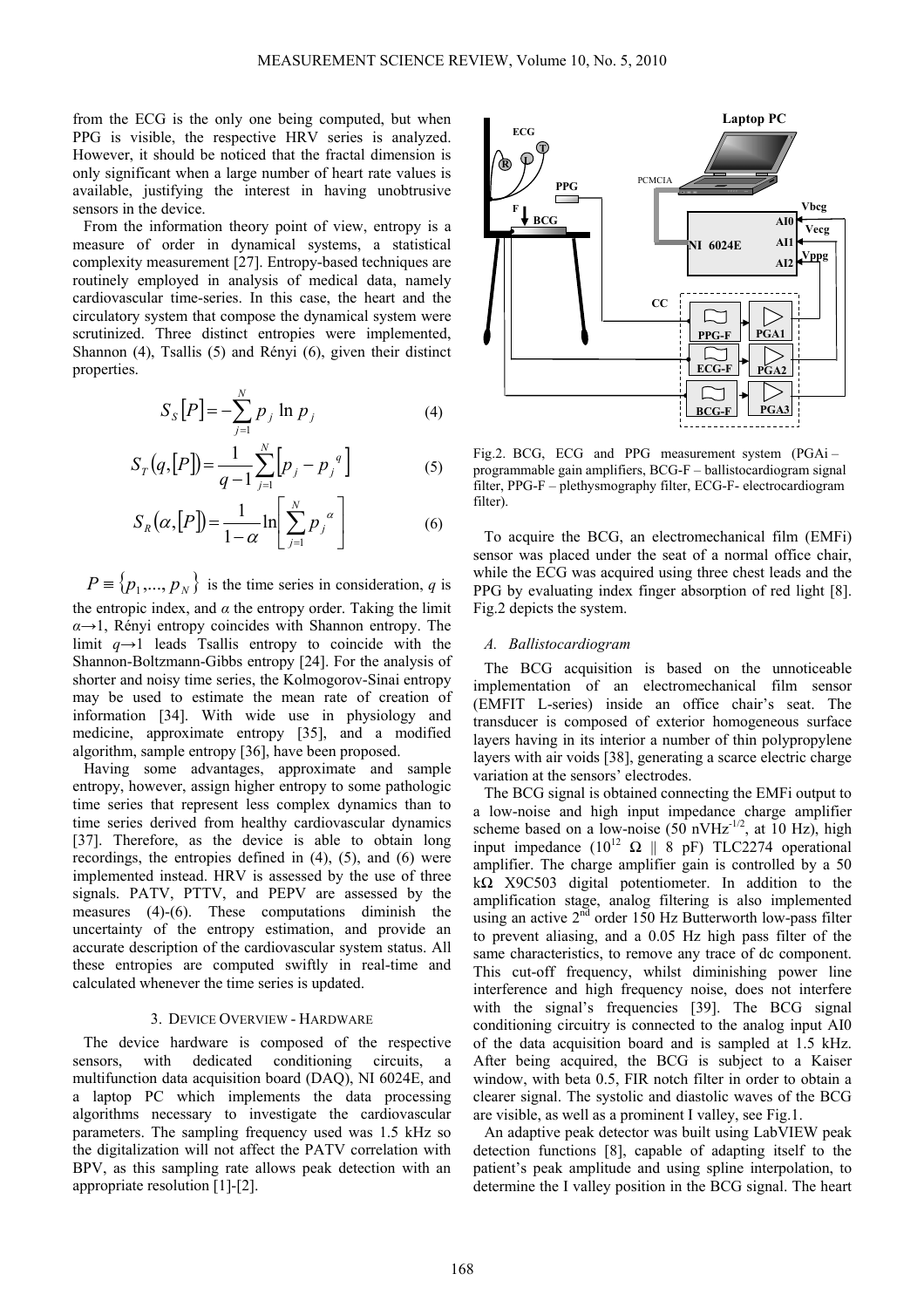rate is computed from the delay between consecutive I valleys obtained from the peak detection processing block output.

## *B. Electrocardiogram*

The ECG acquisition circuitry was developed for a three lead scheme. Three standard patch-type ECG electrodes were placed on the subject's chest in a triangular disposition to respect the Einthoven triangle.

The gathered electromotive force is applied to the inputs of an instrumentation amplifier scheme based on INA118, an integrated circuit with low bias current (5 nA) and high common mode rejection ratio (110 dB), whose gain is controlled by an external resistor, another 50 kΩ X9C503 digital potentiometer. Afterwards, filtering stages remove baseline wandering and artifacts originating from subject movement or muscular activity. The signal was limited to a band of 0.05-150 Hz by the use of  $2<sup>nd</sup>$  order high-pass and low-pass Butterworth filters implemented with TLC2274. The ECG signal conditioning output is connected to analog input AI1 of the DAQ. Power line interference was filtered by a FIR digital 50 Hz notch filter implemented in the LabVIEW signal processing block.

To determine the time stamp position of the QRS complex, the adaptive peak detector used for the BCG signal is used also for the ECG to find the R peak.

## *C. Photoplethysmogram*

A finger PPG sensor has been developed. Its sensing principle is based on controlled red light emission by a LED and detection by a photodiode. The light transducer implemented is the photodiode TAOS TSL257. This sensor has an integrated transimpedance amplifier and is characterized by a high responsiveness in the red part of the electromagnetic spectrum  $(1.68 \text{ V}/(\mu\text{W/cm}^2)$  at 645 nm). In comparison to a previous application of infrared light [8] where good results were obtained, improvements in the PPG signal quality were registered due to the better characteristics of the sensor used.

Using TLC2274 high-performance operational amplifiers, the transducer signal is amplified and limited to a maximum frequency of 150 Hz, its dc component is removed by the abovementioned 0.05 Hz high pass filter, and it is then acquired by the DAQ board analog input AI2. A FIR digital notch filtering is also employed to reduce power line traces in the PPG signal. The peak detector is used to identify the maximum peaks and the foot of the PPG waveform. The heart rate and the HRV are calculated based on beat-to-beat analysis.

## 4. DEVICE OVERVIEW - SOFTWARE

The software component of the device was developed in LabVIEW 8.6 with embedded MATLAB scripts. An informative graphical user interface (GUI), depicted in Fig.4 and Fig.5, and additional data-logging capabilities were implemented. Files with the most relevant parameters and raw data may be saved and analyzed offline using the data processing block of the software in order to evaluate trends and identify normal and abnormal situations.

## *A. Acquired signals*

The BCG, ECG and PPG signals acquired with the DAQ board are subject to an initial analog filtering stage, afterwards a digital notch filter, and only then analyzed. The analog filters had a pass-band with maximally flat magnitude, and in the digital stage, a Kaiser window, with beta 0.5, FIR notch filter was used. All the channels present the same frequency response, shown in Fig.3, thus relative distortion between signals is minimized.



Fig.3. Frequency response of the combined analog  $(2<sup>nd</sup> order)$ Butterworth 0.05-150 Hz) and digital (Kaiser window, beta 0.5, FIR notch filter) signal processing stages.



Fig.4. User interface "ECG" visualization mode after 39 seconds of recording. «Input ECG» is the raw signal acquired in the previous 3 seconds, contaminated with some powerline noise; «ECG» is the ECG signal gathered in the previous 3 seconds passed by the FIR notch filter; «QRS Peak Evolution» is the amplitude of the QRS peak, which depicts respiratory activity; «Heart Rate Variability PSD» is the power spectral density of the heart rate time series; «Heart Rate Evolution» shows the heart rate values calculated.

The information is presented to the user in separate windows for each of the acquired signals displaying: signal's main peak amplitude (QRS in the ECG, I valley in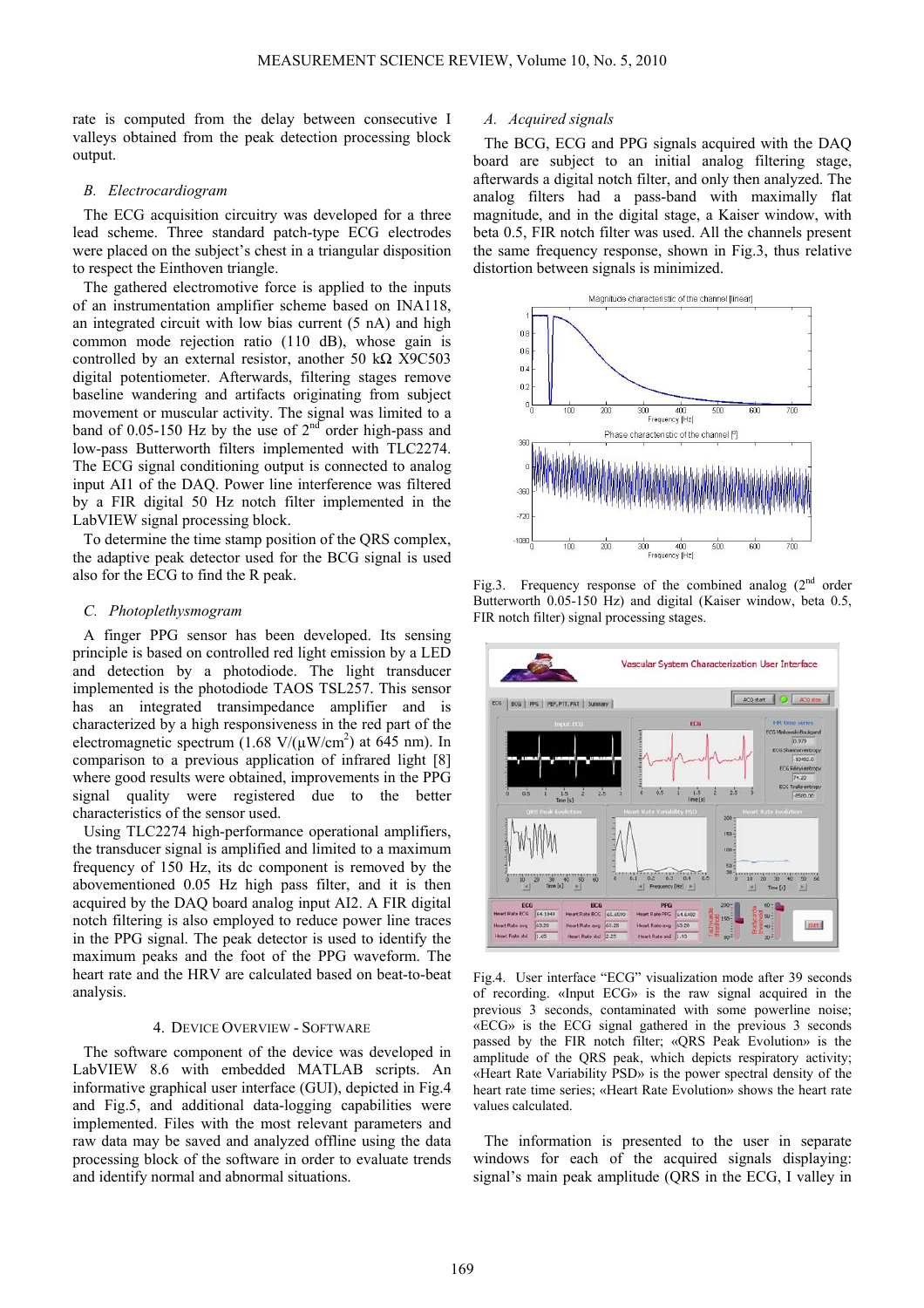the BCG, and main wave in the PPG); heart rate (instantaneous, long-term, average and standard deviation); HRV power spectral density (PSD), Minkowski-Bouligand dimension, Shannon, Rényi and Tsallis entropies. Alarm functions are also available, as tachycardia and bradycardia thresholds may be defined by the user, but by default are respectively 140 bpm and 56 bpm.

Fig.4 presents the GUI's "ECG" signal visualization window after 39 seconds of acquisition. It displays the QRS modulation by respiration (left), the estimate of the HRV PSD (center), and the previous stated complexity measures (top right), as well as the signals' heart rate estimates.

#### *B. Cardiovascular parameters*

The pre-ejection period is obtained from the delay between the ECG and the BCG main waves. The pulse transit time is obtained as the delay between the I valley of the BCG and the foot of the finger PPG. The pulse arrival time comes from the delay between the ECG QRS peak and the foot of the PPG. Similarly to the HRV processing, the PEP, PTT, and PAT power spectral density is also computed, to assess the autonomic function in the Very Low Frequency, Low Frequency, and High Frequency ranges [2]. Fig.5 displays the respective tab of the GUI, where the first row depicts the delays and the second their PSD.



Fig.5. User interface "PEP, PTT, PAT" visualization mode after 39 seconds of recording.

A "Summary" visualization window is also available in the GUI, presenting a synthesis of the most important data gathered by the device, as well as systolic blood pressure calculated from PAT and the coefficients used in the calibration.

Non-linear signal processing elements are embedded in the calculations of all these elements. Adaptive peak detectors using spline and wavelet approximations are responsible for accurate classification of the signals' parameters. Finding ECG peaks and PPG foot is rather simple when compared with I valley of the BCG. The BCG is greatly susceptible to motion artifacts, so it implements a real-time procedure for

automatic detrending, by means of wavelets [40]. Both these adaptive processes are able to attenuate the effects of baseline wavering related to muscular artifacts. Nevertheless, for HRV and BPV recordings it is important to warn the patient to be still. If the aim is to estimate the heart rate, these requirements are less important, as the system only takes three seconds to know the subject's heart rhythm.

#### 5. RESULTS AND DISCUSSION

Five young male volunteers (age  $24.7 \pm 2.4$  years old, weight  $74.2 \pm 11.8$  kg (mean  $\pm$  standard deviation)), without known cardiac abnormalities, were used to perform the device assessment and validation tests. After a preliminary 10 minute period with the subjects seated to relax, the data recording process started, with the volunteers being aware that they should be still during the data acquisition. The PPG sensor was placed on the left index finger and the ECG electrodes according to the Einthoven triangle on the chest. The test consisted of a continuous 10 minute recording of the BCG, ECG and PPG signals of each person, to meet the HRV standard determinations [1], and to gather an amount of data allowing extensive comparison.

## *A. Heart rate*

The reference considered (*xref*) when measuring HR was the average of the three estimates. The root mean square deviations (ε*HR*) of the estimates on each subject were computed using (7), where *n* is the number of heart beats of the recording, and *x* the signal used. Using (7) in all the signals of each recording (length of 900 ksamples), i.e., taking  $x = BCG$ ,  $x = ECG$ , and  $x = PPG$ , the dispersion of ε*HR* among the individuals produced the values of Table I.

$$
\varepsilon_x = \sqrt{\frac{1}{n} \sum_{k=1}^{n} \left[ x(k) - x_{ref}(k) \right]^2}
$$
 (7)

The correlation coefficients between the HRV time estimates were obtained using the Pearson product-moment correlation coefficient, (8), where *x* and *y* represent two different signals, and *μ* represents the HR average of the signal.

$$
\rho_{HRVx \leftrightarrow HRVy} = \frac{E[(HR_x^{-1} - \mu_x^{-1})(HR_y^{-1} - \mu_y^{-1})]}{\sqrt{E[(HR_x^{-1} - \mu_x^{-1})^2]E[(HR_y^{-1} - \mu_y^{-1})^2]}} \tag{8}
$$

Table I. Heart rate root mean square deviation results

|           | <b>ECG</b>            | <b>PPG</b>            | <b>BCG</b>            |  |
|-----------|-----------------------|-----------------------|-----------------------|--|
|           | $\epsilon_{HR}$ [bpm] | $\epsilon_{HR}$ [bpm] | $\epsilon_{HR}$ [bpm] |  |
| Subject 1 | 0.6369                | 0.6945                | 1.0006                |  |
| Subject 2 | 0.3214                | 0.4683                | 0.3964                |  |
| Subject 3 | 0.3137                | 0.4557                | 0.3836                |  |
| Subject 4 | 0.4065                | 0.5082                | 0.6665                |  |
| Subject 5 | 0.4392                | 0.5975                | 0.7435                |  |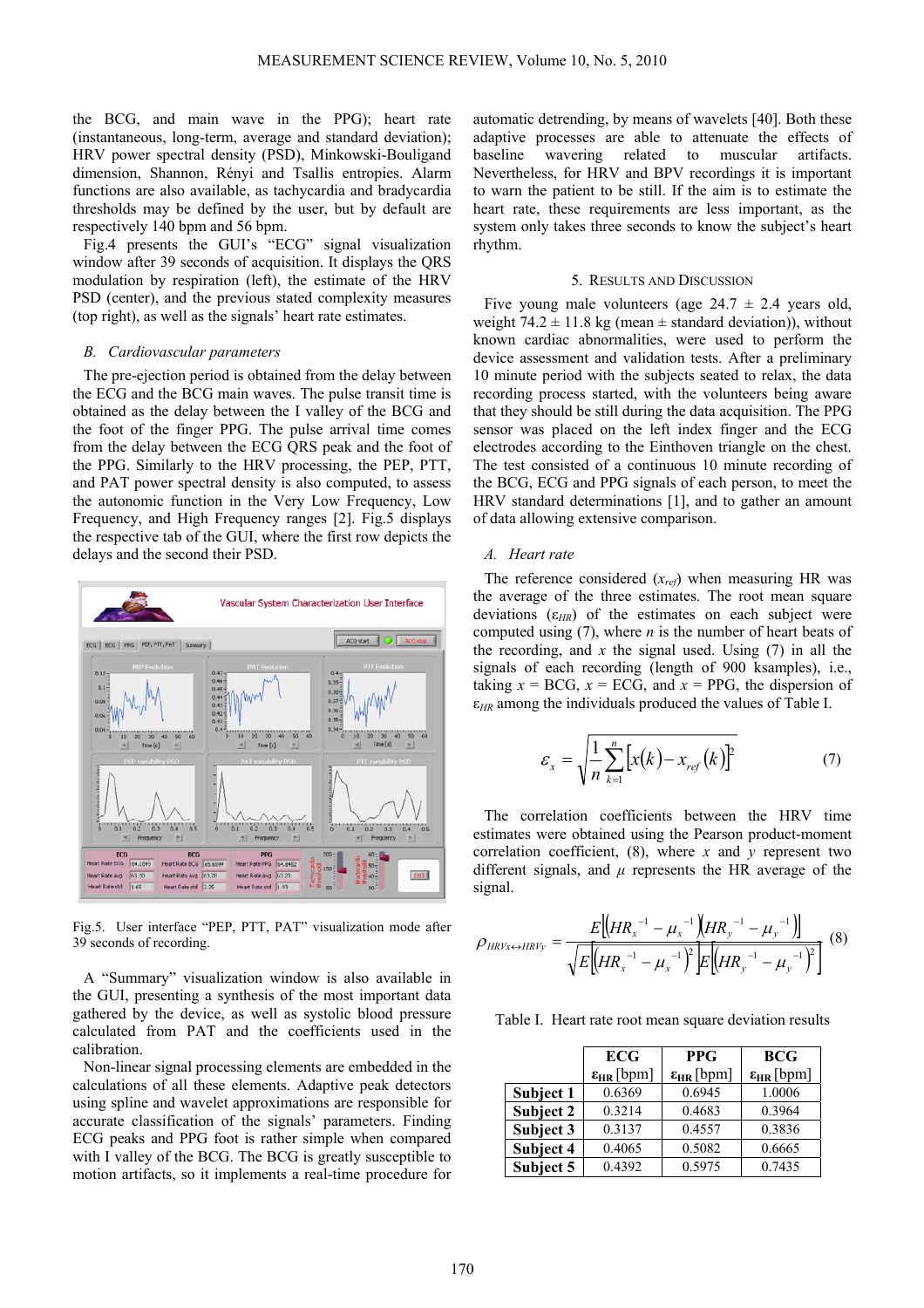Using (8) in all the signals of each recording, as in (7), the correlation coefficient, *ρ*, was computed for all subjects. The correlation between the signals' estimates is presented in Table II.

Table II. Heart rate variation correlation coefficient

|           | $\rho_{ECG \leftrightarrow PPG}$ | $\rho_{BCG \leftrightarrow PPG}$ | $\rho_{ECG \leftrightarrow BCG}$ |
|-----------|----------------------------------|----------------------------------|----------------------------------|
| Subject 1 | 0.9962                           | 0.9875                           | 0.9886                           |
| Subject 2 | 0.9917                           | 0.9888                           | 0.9947                           |
| Subject 3 | 0.9896                           | 0.9862                           | 0.9935                           |
| Subject 4 | 0.9948                           | 0.9837                           | 0.9872                           |
| Subject 5 | 0.9967                           | 0.9901                           | 0.9930                           |

Table I and Table II results show the system's ability to correctly evaluate the heart rate and the correspondence between the signals' HRV estimates. In all the cases the heart rate presents a small absolute error, always bellow 1 bpm, and frequently bellow 0.5 bpm. All the subjects exhibit a very high correlation coefficient among all the signals' HRV. Therefore, the system provides correct estimates of heart rate. Instantaneous values and long-term trends may be obtained from ECG, PPG, or BCG without significant quality variations.

The great resemblance between the three signals' HRV estimates is illustrated in Fig.6, which depicts their power spectral density.



Fig.6. HRV power spectral density in  $V^2 Hz^{-1}$  for one of the subjects divided in VLF, LF, and HF frequency ranges according to [1].

The HRV estimates were scrutinized in the frequency domain to evaluate their discrepancies in the ranges associated with different nervous system control actions. The customary decomposition of heart rate time series is Very Low Frequency (VLF, 0 to 0.04 Hz), Low Frequency (LF, 0.04 to 0.15 Hz) and High Frequency (HF, 0.15 to 0.50 Hz) components [2]. The High Frequency component corresponds to parasympathetic nervous system control, the

Low Frequency component to sympathetic, and the VLF component to a blend of cardiovascular factors and signal processing artifacts.

Power spectrum normalized root mean square deviation (nRMSD) analysis was made in these intervals considering the average of the three estimates as reference. The results were obtained dividing the outcome of (7) by the amplitude of *xref* (which in this case is the difference between the minimum and the maximum of the reference's power spectral density) and are displayed in Table III.

Table III. HRV power spectrum deviations in %, in the VLF, LF, and HF frequency ranges, for all the subjects

|     | <b>ECG</b><br>$nRMSD_{\%}$ | <b>PPG</b><br>$nRMSD_{\%}$ | <b>BCG</b><br>$nRMSD_{\%}$ |
|-----|----------------------------|----------------------------|----------------------------|
| VLF | $2.25 \pm 1.59$            | $2.59 \pm 1.48$            | $2.79 \pm 2.39$            |
| LF  | $7.43 \pm 5.76$            | $7.56 \pm 3.71$            | $9.25 \pm 11.86$           |
| НF  | $5.22 \pm 3.09$            | $4.69 \pm 2.29$            | $5.96 \pm 6.91$            |

The results from Table III show that the ECG is the signal with most accurate results considering the reference used, with the PPG having comparable nRMSD and a tighter standard deviation. The BCG exhibits higher deviations to the average HRV estimate and with higher standard deviations. It is also noticeable that all signals have quite a small deviation in the Very Low Frequency component, with HF having twice as large deviations, and LF obtaining the less accurate estimates, both in average and in standard deviation.

## *B. Pulse arrival time*

The correlation coefficients, *ρ*, between ECG to PPG delay (PAT), BCG to PPG delay (PTT), and ECG to BCG delay (PEP), removing the mean as in (8), in the 10 minutes of each recording (length of 900 ksamples) are shown in Table IV.

It can be seen that PATV estimation is well correlated to the PTTV estimation, whereas PEPV exhibits no representative relation with the PATV estimate. The best values obtained were 0.9212 and 0.5393, respectively, reinforcing this conclusion.

The PEP exhibits a near-zero correlation with the PTT which indicates, that these are quasi-independent events. This confirms that the PEP and the PTT provide complementary information on the circulatory system. The root mean square deviation of the normalized delays, nRMSD, was computed using (9),  $PAT$  (ECG $\leftrightarrow$ PPG) and  $PTT$  (BCG $\leftrightarrow$ PPG) denoting the delays' respective time series, resulting in  $nRMSD_{\%}=10.0249\pm2.1159$ .

Table IV. Cardiovascular delay variation correlation coefficient

|           | $\rho_{\text{PAT}\leftrightarrow\text{PTT}}$ | $\rho_{\text{PAT} \leftrightarrow \text{PEP}}$ | $\rho_{PEP \leftrightarrow PTT}$ |
|-----------|----------------------------------------------|------------------------------------------------|----------------------------------|
| Subject 1 | 0.7004                                       | 0.2536                                         | $-0.5128$                        |
| Subject 2 | 0.8254                                       | 0.5393                                         | $-0.0303$                        |
| Subject 3 | 0.8453                                       | 0.3876                                         | $-0.1650$                        |
| Subject 4 | 0.8684                                       | 0.2677                                         | $-0.2452$                        |
| Subject 5 | 0.9212                                       | 0.4166                                         | 0.0301                           |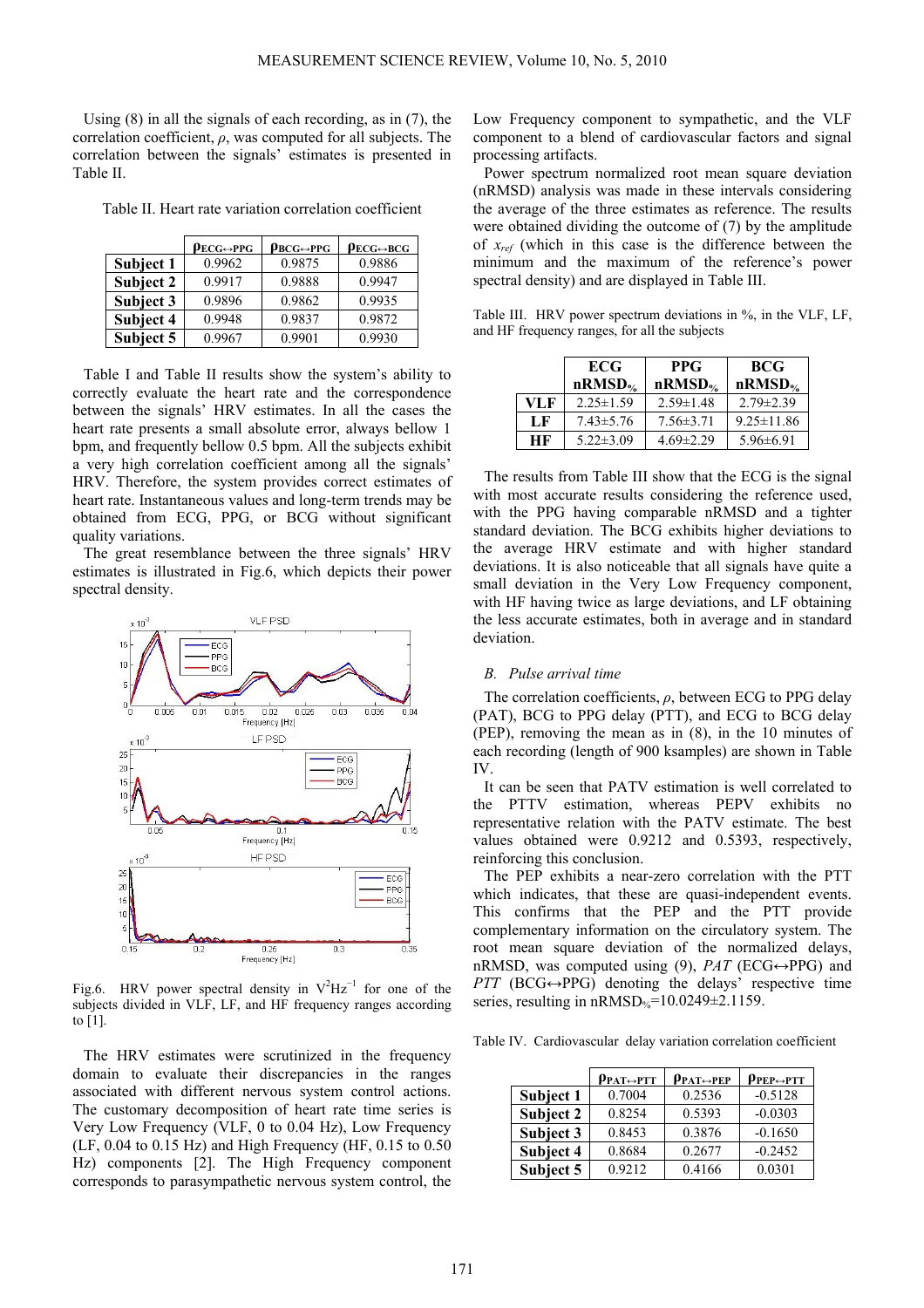$$
nRMSD\% = \sqrt{\frac{1}{n} \sum_{k=1}^{n} \left( \frac{100 \times PAT(k)}{\max(PAT) - \min(PAT)} - \frac{100 \times PTT(k)}{\max(PTT) - \min(PTT)} \right)} (9)
$$

This outcome, combined with the correlation results, makes the I valley of the BCG emerge as a possible triggering event to replace the QRS complex of the ECG, given that PTTV exhibits a strong correlation with the PATV estimates, and that heart rate and HRV results have in the BCG an alternative to the ECG with comparable results. However, if PAT calculation is substituted by the unobtrusive PTT measurement, some error is to be expected, corresponding to the influence of the PEP, which the PTT does not account for.

Analyzing the frequency content of the PATV power spectrum in terms of VLF, LF and HF, the results presented in Table V were computed.

Table V. PATV power spectrum deviations in important frequency ranges

|     |                  | $\rho_{\text{PTT}\leftrightarrow\text{PAT}}$ |         |         |         |
|-----|------------------|----------------------------------------------|---------|---------|---------|
|     | $nRMSD\%$        | Subj. 2                                      | Subj. 3 | Subj. 4 | Subj. 5 |
| VLF | $10.77 \pm 1.06$ | 0.9323                                       | 0.9298  | 0.9025  | 0.9397  |
| LF  | $16.77 \pm 7.33$ | 0.8531                                       | 0.5216  | 0.5527  | 0.8923  |
| НF  | $9.31 \pm 2.81$  | 0.7324                                       | 0.6085  | 0.6582  | 0.9294  |

The nRMSD results presented in Table V were obtained dividing the outcome of (7) by the maximum PATV amplitude of that frequency range, in the same manner as in Table III. These results show that the two PATV have values of nRSMD about 10% in the VLF range. In the HF range a standard deviation is below 3%. In the LF range the nRMSD is larger both in average and in standard deviation.



Fig.7. PATV and PTTV power spectral density in  $V^2 Hz^{-1}$  for one of the subjects, showing VLF, LF, and HF frequency ranges [1].

Regarding Table V results on Pearson product-moment correlation coefficient, it is evident that for the VLF range, the correlation between the different PATV estimates is firm. In the LF and HF ranges, although some subjects had high correlations, others have weak correlations, so LF and HF have lower average correlation with larger standard deviations. Fig.7 depicts the power spectral densities of one of the subject's PATV and PTTV, where the resemblance between these variables is visible.

The estimation of systolic blood pressure applying (1), for both PAT and PTT, is shown in Fig.8. For this recording the respective BPV is also shown. The values obtained are comparable.



Fig.8. Systolic BP estimated from PAT and PTT (top) and the correspondent BPV power spectral density.

#### *C. Fractal and complexity measures*

The Minkowski-Bouligand dimension calculation requires a large number of values in the time series. So, it is not relevant to accompany the evolution of this parameter in the first minutes of recording. The objective is to have an estimate of its value minutes after the recording process started. From the processing of each subject's recording no significant difference was found, and all the results indicated a Minkowski-Bouligand dimension in close proximity to one.

The computational overhead of these calculations was measured by implementing the software in an Intel Core 2 Duo E6600 Dual-Core 2.4 GHz Processor, with 2 Gb RAM, running MATLAB R2007a on Windows XP. The fractal dimension of one HRV time series, obtained from a complete recording, was computed 1000 times, resulting in an average of 0.207 ms to calculate the Minkowski-Bouligand dimension of the time-series. When embedding a MATLAB script within LabVIEW 8.6, the overhead increased to 1.903 ms. Therefore, although introducing some overhead, the sparseness of this computation does not add a noteworthy delay to the system.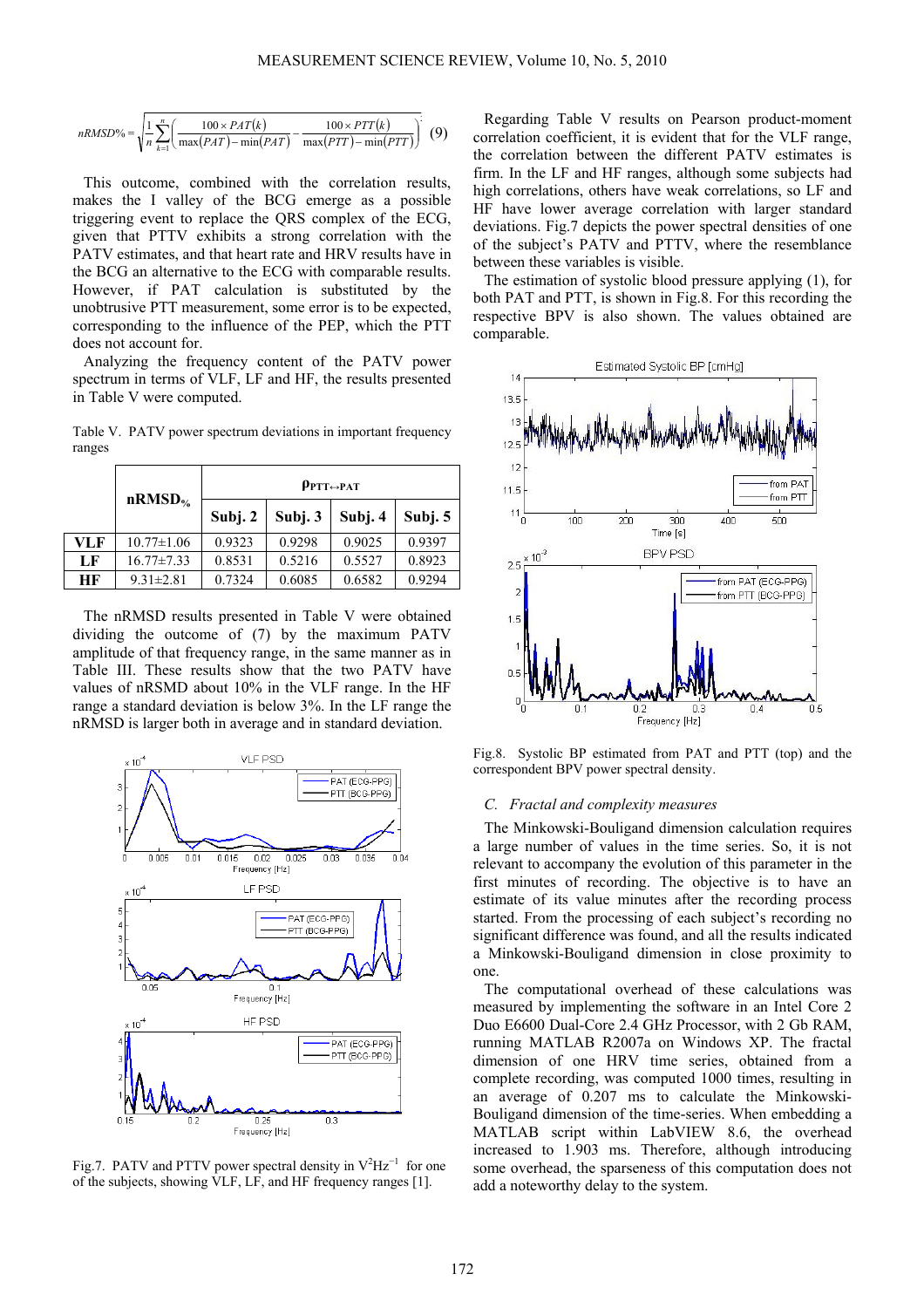As the length of the HRV or PATV time series increases, the Rényi entropy increases exponentially, while Shannon entropy and Tsallis entropy increase linearly. The entropy to time series length ratio also presents a characteristic response. The results for one subject are presented in Fig.9. This type of evolution was common to all the subjects.



Fig.9. Total and average entropy evolution for one of the subjects.

The different subjects presented different values for the characteristic parameters of these curves. Hence it is possible to personalize the analysis, and the detection of alterations in each subject's condition. This personalization is related to the responses' amplitude and slope. Beside these parameters, timing elements are also relevant.

The difference when calculating the entropy using different signals is negligible. Considering the average entropy of the signals as reference, and adapting the formulation of (9), the nRMSD of the entropies' evolution in the five recordings was computed. The results obtained are registered in Table VI.

Table VI. Entropy deviation for different HR estimates

|                | <b>ECG</b>          | <b>PPG</b>          | <b>BCG</b>          |
|----------------|---------------------|---------------------|---------------------|
|                | $nRMSD_{\%}$        | $nRMSD%$            | $nRMSD%$            |
| <b>Shannon</b> | $0.0052 \pm 0.0027$ | $0.0041 \pm 0.0026$ | $0.0040\pm0.0051$   |
| Rényi          | $0.0223 \pm 0.0345$ | $0.0259 \pm 0.0105$ | $0.0403 \pm 0.0760$ |
| <b>Tsallis</b> | $0.0052 \pm 0.0027$ | $0.0041 \pm 0.0026$ | $0.0040\pm0.0051$   |

These results show that all the entropies are independent of the signal used for the calculations.

Table VII presents the difference in the entropies' evolution in all the recordings when using the PTT instead of the PAT.

Table VII. Entropy deviation from PAT to PTT

|              | Shannon | Rénvi                             | Tsallis           |
|--------------|---------|-----------------------------------|-------------------|
| $nRMSD_{\%}$ |         | $1.008\pm2.249$   $0.338\pm0.751$ | $0.118 \pm 0.258$ |

From the results presented, the appropriateness of using PTT instead of PAT for estimating Rényi and Tsallis entropy of BPV is discernable. In this set of healthy subjects, the entropy has minor differences. BPV assessment

from PAT provides the same result as BPV assessment from PTT. Thus, the ECG is expendable, and accurate estimation of the BPV time series entropy is achieved with PTTV, which only requires the unobtrusive BCG and PPG signals. Shannon entropy estimation is slightly coarser but still accurate.

## 6. CONCLUSIONS

The developed system is able to acquire and process BCG, ECG and PPG. It computes the user's heart rate from each of these signals, the corresponding pulse arrival time and pulse transit times. Evaluation of heart rate variability and PAT, PTT, and PEP variabilities is accurately done for a set of healthy and young male volunteers, allowing the estimation of blood pressure variability. Fractal dimension and three different entropies are calculated in real time, allowing the extension to non-linear methods to evaluate the cardiovascular variabilities, leading to profound and personalized assessment of heart rate evolution, and expand the knowledge on how the variabilities are progressing. These methods of analysis have verified similar results between PAT and PTT, namely PATV entropy and PTTV entropy are the same. So, whenever PTT is found sufficiently accurate for the application, only PPG and BCG are to be acquired to compute PTT, whereas PAT and ECG although providing important data, become dispensable.

Given that the calculation of these important markers of the autonomic nervous system activity is rather intrusive due to the use of the ECG signal, the possibility of using the BCG signal to replace the ECG was assessed. From HRV analysis, it was confirmed that all the signals produce comparative estimates, with reasonable differences in VLF and HF ranges, while the entropy and fractal dimension calculations are extremely consistent, regardless of the biological signal used. From delay variability analysis, it was confirmed that PTT has a strong correlation with PAT in the set of healthy subjects tested. Power spectrum density analysis of the PATV showed that the VLF component exhibits a particularly high correlation between the ECG and BCG estimates, and that both VLF and HF have moderate errors, while the LF range has larger errors.

With these results, the implemented system has proven to be accurate and trustworthy in acquiring and processing the biological signals, thus allowing the characterization of several parameters of the circulatory system. In addition to the HRV analysis, the possibility of the unobtrusive estimation of BPV, and a coarse estimate of systolic BP from PTT, was also positively assessed. However, the usage of BCG instead of ECG involves a noteworthy increase in estimation uncertainty. The patient preserves his autonomic space. The measurement does not require electrodes, but no sharp movements are allowed to minimize errors, and ensure all the recording is usable.

Future improvements of the system will aim at its connection to a database and to add artificial intelligence capabilities to it. The aim is to fuse all the data gathered by the system and compare it to the subject's history to evaluate changes in his condition. The objective will be to produce different reports to the various users, either frontend patients or medical staff.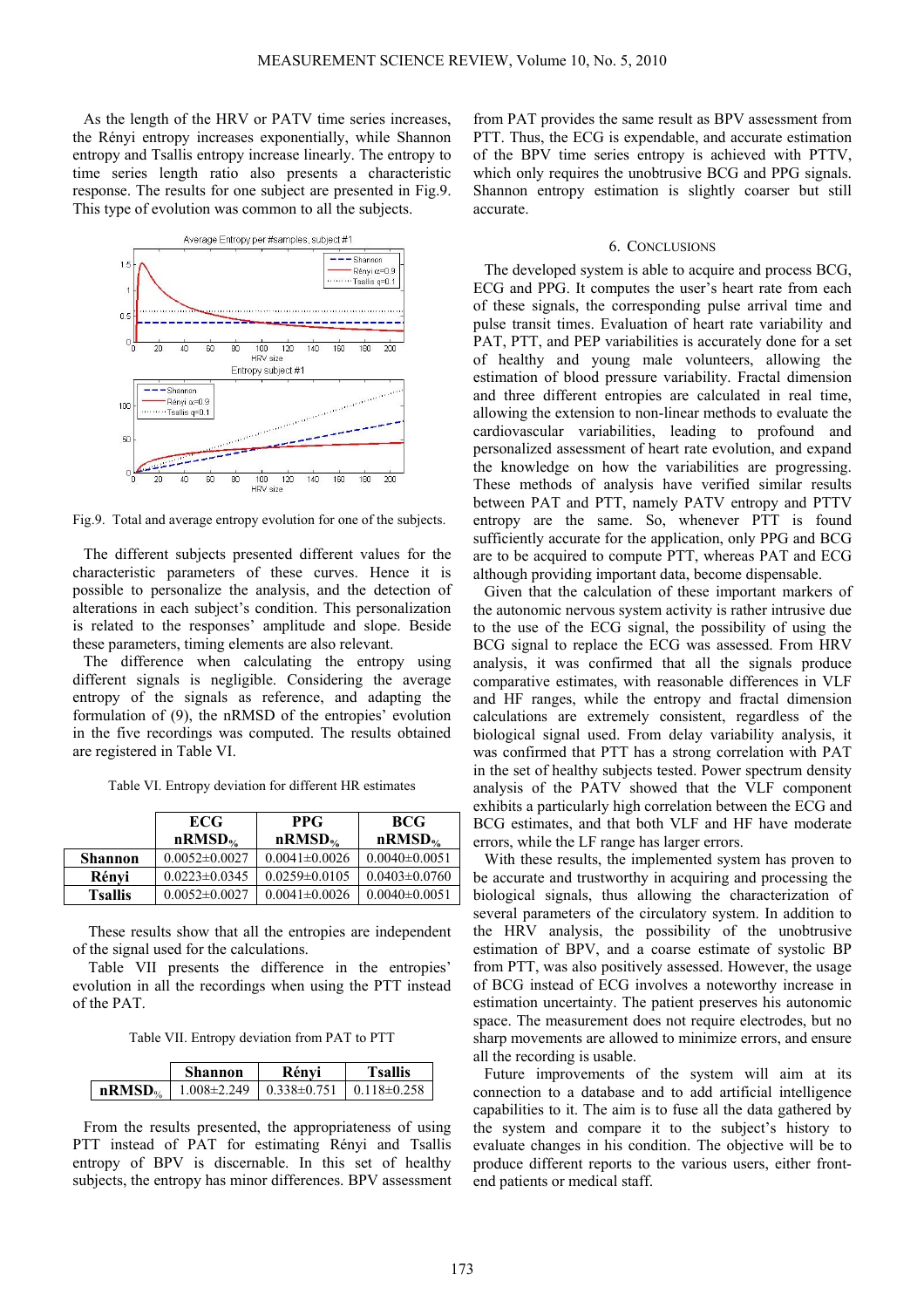## ACKNOWLEDGMENT

The support of Instituto de Telecomunicações and Fundação para a Ciência e Tecnologia (Portuguese Science and Technology Foundation, grant SFRH/BD/46772/2008 and project RIPD/APD/109639/2009) is kindly appreciated.

## **REFERENCES**

- [1] Task Force of the European Society of Cardiology and the North American Society of Pacing and Electrophysiology. (1996). Heart rate variability standards of measurement, physiological interpretation, and clinical use. *Circulation,* 93 (5), 1043-1065.
- [2] Parati, G., Saul, J.P., Rienzo, M.D., Mancia, G. (1995). Spectral analysis of blood pressure and heart rate variability in evaluating cardiovascular regulation: a critical appraisal. *Hypertension,* 25, 1267-1286.
- [3] Berntson, G., Cacciopo, J., Quigley, K., Fabro, V. (1994). Autonomic space and psychophysiological response. *Psychophysiology,* 31 (1), 44-61.
- [4] Dawson, S.L., Manktelow, B.N., Robinson, T.G., Panerai, R.B., Potter, J.F. (2000). Which parameters of beat-to-beat blood pressure and variability best predict early outcome after acute ischemic stroke? *Stroke,* 31, 463-468.
- [5] American College of Cardiology Cardiovascular Technology Assessment Committee. (1993). Heart rate variability for risk stratification of life-threatening arrhythmias. *J. Am. Coll. Cardiology,* 22, 948-950.
- [6] Postolache, O., Girão, P.S., Postolache, G. (2007). New approach on cardiac autonomic control estimation based on BCG processing. In *Canadian Conference on Electrical and Computer Engineering.* Vancouver, Canada, IEEE, 876-879.
- [7] Postolache, O., Postolache, G., Girão, P. (2007). New device for assessment of autonomous nervous system functioning in psychophysiology. In *IEEE International Workshop on Medical Measurements and Applications.* Warsaw, Poland, IEEE, 1-5.
- [8] Pinheiro, E.C., Postolache, O. (2008). Heart rate variability virtual sensor application in blood pressure assessment system. In *Biomedical Engineering : Proceedings of the 6th IASTED International Conference.* Innsbruck, Austria, Acta Press, 79-82.
- [9] Muehslteff, J., Espina, J., Alonso, M., Aubert, X., Falck, T. (2008). Wearable body sensor network for continuous context-related pulse arrival time monitoring. In *Biomedical Engineering : Proceedings of the 6th IASTED International Conference.* Innsbruck, Austria, Acta Press, 378-383.
- [10] Geddes, L.A., Voelz, M., James, S., Reiner, D. (1981). Pulse arrival time as a method of obtaining systolic and diastolic blood pressure indirectly. *Med. Biol. Eng. Comput.,* 19, 671-672.
- [11] Ma, T., Zhang, Y.T. (2005). A correlation study on the variabilities in pulse transit time, blood pressure, and heart rate recorded simultaneously from healthy subjects. In *IEEE EMBS*  $27<sup>th</sup>$  Annual Conference. Shanghai, China, IEEE, 996-999.
- [12] Chen, W., Kobayashi, T., Ichikawa, S., Takeuchi, Y., Togawa, T. (2000). Continuous estimation of systolic blood pressure using the pulse arrival time and intermittent calibration. *Med. Biol. Eng. Comput.,* 38 (5), 569-574.
- [13] Sugo, Y., Tanaka, R., Soma, T., Kasuya, H., Sasaki, T., Sekiguchi, T., Hosaka, H., Ochiai, R. (1999). Comparison of the relationship between blood pressure and pulse wave transit times at different sites. In *1st Joint BMES/EMBS Conference Serving Humanity, Advancing Technology.* Atlanta, USA, IEEE, 222.
- [14] Steptoe, A., Smuylan, H., Gribbin, B. (1976). Pulse wave velocity and blood pressure change: calibration and applications. *Psychophysiology,* 13 (5), 488-493.
- [15] Gribbin, B., Steptoe, A., Sleight, P. (1976). Pulse wave velocity as a measure of blood pressure change. *Psychophysiology*, 13 (1), 86-90.
- [16] Espina, J., Falck, T., Muehlsteff, J., Aubert, X. (2006). Wireless body sensor network for continuous cuff-less blood pressure monitoring. In *3rd IEEE EMBS International Summer School and Symposium on Medical Devices and Biosensors.* Boston, USA, IEEE, 11-15.
- [17] Pinheiro, E.C., Postolache, O., Girão, P. (2009). Pulse arrival time and ballistocardiogram application to blood pressure variability estimation. In *IEEE International Workshop on Medical Measurement and Applications.* Cetraro, Italy, IEEE, 132-135.
- [18] Kiu, Y., Poon, C., Zhang, Y. (2008). A hydrostatic calibration method for the design of wearable PATbased blood pressure monitoring devices. In *IEEE EMBS 30th Annual Conference.* Vancouver, Canada, IEEE, 1308-1310.
- [19] Skinner, J., Anchin, J., Weiss, D. (2008). Nonlinear analysis of the heartbeats in public patient ECGs using an automated PD2i algorithm for risk stratification of arrhythmic death. *Ther. Clin. Risk Manag*., 4 (2), 549-557.
- [20] Yeragani, V.K., Srinivasan, K., Vempati, S., Pohl, R., Balon, R. (1993). Fractal dimension of heart rate time series: an effective measure of autonomic function. *J. Appl. Phys.,* 75 (6), 2429-2438.
- [21] Skinner, J., Pratt, C., Vybiral, T. (1993). A reduction in the correlation dimension of heartbeat intervals precedes imminent ventricular fibrillation in human subjects. *Am. Heart J.,* 125 (3), 731-743.
- [22] Vybiral, T., Skinner, J. (1993). The point correlation dimension of R-R Intervals predicts sudden cardiac death among high-risk patients. In *Computers in Cardiology*, London, UK, IEEE, 257-260.
- [23] Storella, R., Wood, H., Mills, K., Kanters, J., Højgaard, M., Holstein-Rathlou, N. (1998). Approximate entropy and point correlation dimension of heart rate variability in healthy subjects. *Integr. Physiol. Behav. Sci.,* 33 (4), 315-320.
- [24] Yeragani, V., Sobolewski, E., Jampala, V., Kay, J., Yeragani, S., Igel, G. (1998). Fractal dimension and approximate entropy of heart period and heart rate: